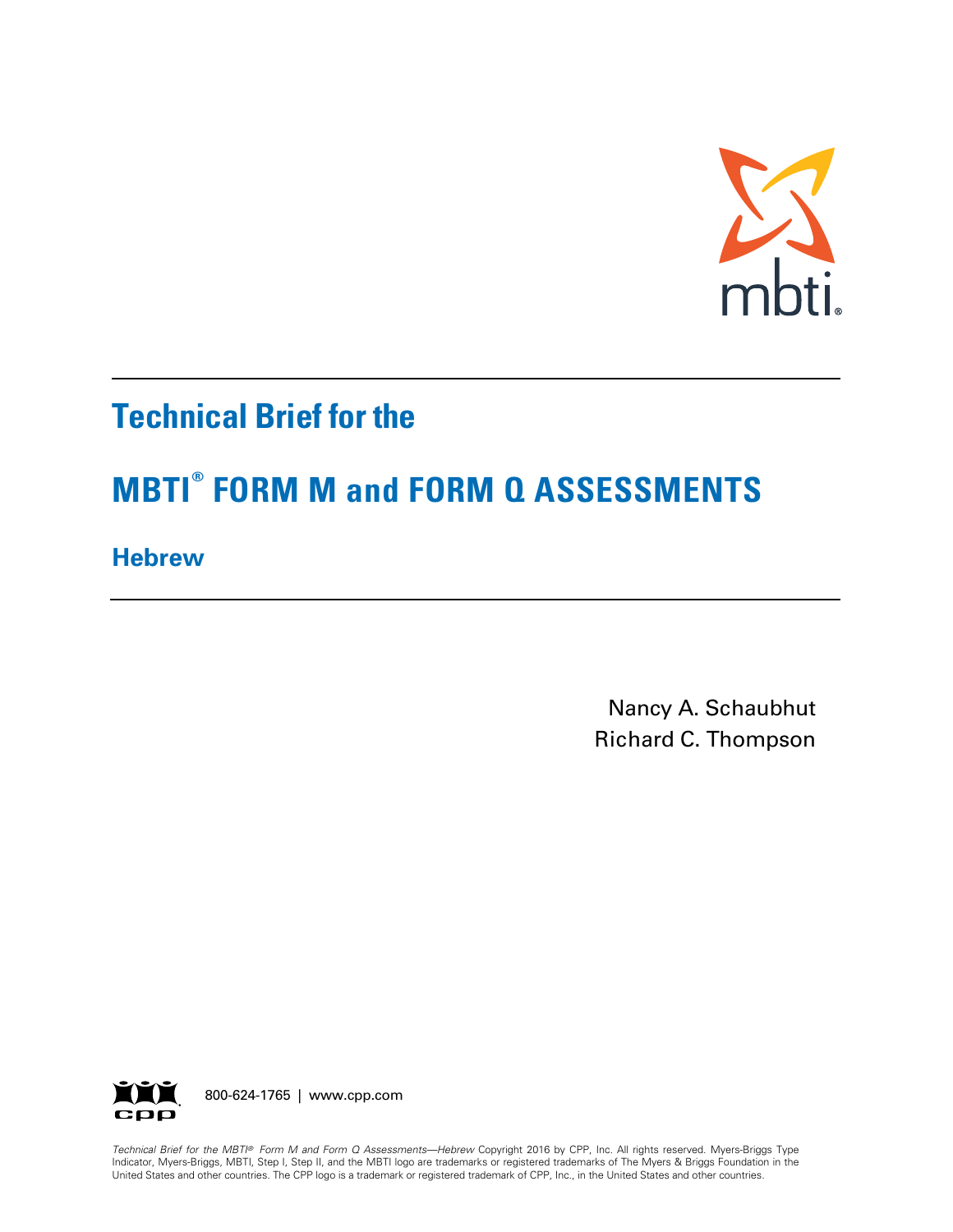# INTRODUCTION

The *Myers-Briggs Type Indicator®* (MBTI®) instrument is one of the most commonly used personality assessments in the world. Because administration of the assessment outside the United States is growing rapidly, new translations are continually being developed for use in specific regions. This technical brief summarizes the measurement properties of the MBTI Form M and Form Q assessments with a sample of Israelis who read Hebrew. To that end, it examines the reliability of the MBTI Form M and Form Q assessments, reports on type distribution in the sample, and provides comparisons with the U.S. National Representative Sample (NRS) to examine similarities and differences between the groups.

## THE MBTI® ASSESSMENT

The MBTI assessment uses a typology composed of four pairs of opposite preferences, called *dichotomies:*

- Extraversion (E) or Introversion (I)—where you focus your attention and get energy
- Sensing (S) or Intuition (N)—how you take in information
- Thinking (T) or Feeling (F)—how you make decisions
- Judging (J) or Perceiving (P)—how you deal with the outer world

The MBTI assessment combines an individual's four preferences—one preference from each dichotomy, denoted by its letter—to yield one of the 16 possible personality types (e.g., ESTJ, INFP, etc.). Each type is equally valuable, and an individual inherently belongs to one of the 16 types. This model differentiates the MBTI assessment from most other personality instruments, which typically assess personality traits. Traitbased instruments measure how much of a certain characteristic people possess. Unlike the MBTI assessment, those instruments usually consider one "end" of a trait to be more positive and the other to be more negative.

### HEBREW SAMPLE

The Hebrew translation of the MBTI assessments was completed following CPP's standard translation process based on industry-standard methods for assessment translation (International Test Commission, 2005). The 230-item research version of the MBTI assessment was first translated into Hebrew using a double forward process, in which two independent professional translators each developed a translation of the assessment separately. Next, the two translations were evaluated by in-country MBTI experts who also are literate in Hebrew. The translations were combined and then reviewed by a translation professional and the in-country experts. All translated content was reviewed by the linguist as well as in-country expert reviewers, iteratively, until an agreed-upon translation was developed.

## Sample Description

The Hebrew translation was used to collect data in Israel, with the help of the in-country distributor. The sample is composed of 465 individuals who each completed the adapted 230-item global research version of the MBTI assessment, which includes all the current commercial versions of the MBTI assessment (the Form M, Form Q, and European Step  $I^{\mathbb{N}}$  and Step  $II^{\mathbb{N}}$  assessments), in Hebrew. The sample includes 60% women and 39% men (1% did not report gender). Respondents' ages ranged from 16 to 77 years (mean = 38.0, *SD* = 11.0). Of the sample, 85% were employed full-time or part-time, 5% were students, 2% were retired, 1% were not working for income, and 7% responded "none of the above" or did not provide their current employment status. Of those who were employed and reported organizational level, 29% were management, 29% entry level, 26% supervisory, 14% executive, and 2% nonsupervisory. Of those who were employed and reported their general line of work, 21% were working in business and financial operations; 16% in life, physical, and social sciences; 15% in education, training, and library occupations; 8% in computer and mathematical occupations; 6% in architecture and engineering; and the remainder in various fields. A demographic summary of this sample is presented in Table 1.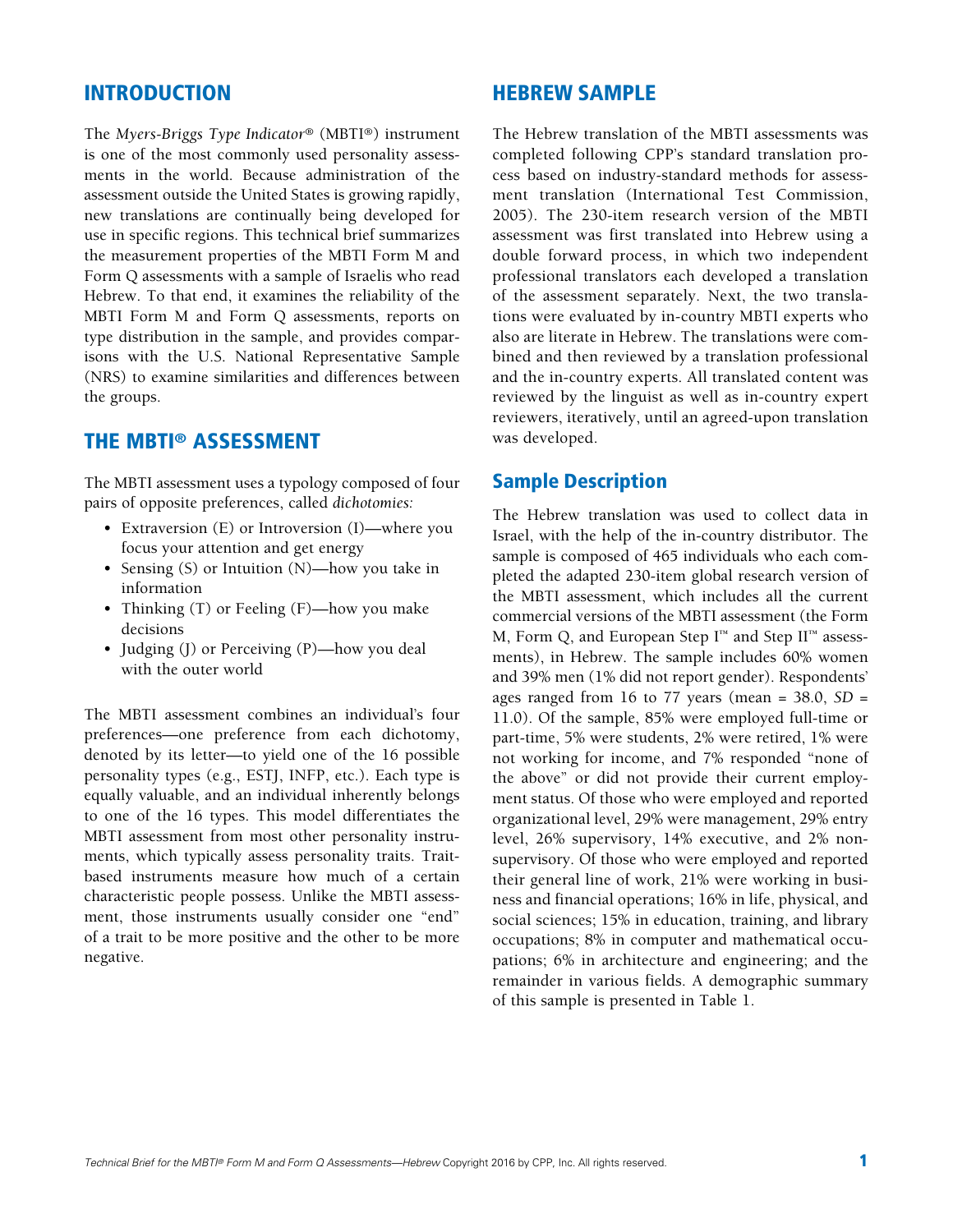### **TABLE 1. DEMOGRAPHIC SUMMARY OF THE HEBREW SAMPLE**

| Demographic                   | Sample %       | Demographic                                | Sample % |  |
|-------------------------------|----------------|--------------------------------------------|----------|--|
| Age                           |                | <b>General Line of Work</b>                |          |  |
| Mean age                      | 38 yrs         | <b>Business and financial operations</b>   | 19       |  |
| <b>Gender</b>                 |                | Life, physical, and social sciences        | 14       |  |
| Female                        | 60             | Education, training, and library           | 13       |  |
| <b>Male</b>                   | 39             | <b>Computer and mathematical</b>           | 7        |  |
| No response                   | 1              | Architecture and engineering               | 6        |  |
| <b>Employment Status</b>      |                | <b>Community and social services</b>       | 6        |  |
| <b>Working full-time</b>      | 76             | <b>Transportation and materials moving</b> | 5        |  |
| <b>Working part-time</b>      | 9              | Office and administrative support          | 4        |  |
| <b>Retired</b>                | 2              | Personal care and personal service         | 4        |  |
| Enrolled as full-time student | 5              | Legal                                      | 3        |  |
| None of the above             | 5              | Sales and related                          | 3        |  |
| No response                   | $\overline{2}$ | <b>Healthcare support</b>                  | 2        |  |
|                               |                | Food preparation and food service          |          |  |
| <b>Organizational Level</b>   |                | Healthcare practitioner and technical      | 1        |  |
| <b>Entry level</b>            | 23             | No response                                | 13       |  |
| Nonsupervisory                | 2              | <b>Country of Residence</b>                |          |  |
| <b>Supervisory</b>            | 21             | <b>Israel</b>                              | 100      |  |
| Management                    | 23             |                                            |          |  |
| <b>Executive</b>              | 11             |                                            |          |  |
| Top executive                 | $\mathbf{0}$   |                                            |          |  |
| No response                   | 20             |                                            |          |  |

*Note: N* = 465. Percentages in a given category may not total 100% due to rounding of decimals.

Table 2 includes the number and percentage of respondents of each type in the sample. As shown, the most frequently occurring type for this sample is ESTJ (17.0%), followed by ISTJ (16.8%). The least common types are ISFP (1.7%) and ESFP (2.6%). Self-selection ratios (SSRs) were computed by comparing the percentage of each type in the Hebrew sample to that in the U.S. National Representative Sample (Myers, McCaulley, Quenk, & Hammer, 1998). In this sample, ENTJs are more than four times more prevalent than in the U.S. population, whereas ISFPs are less common in the Hebrew sample than in the U.S. sample.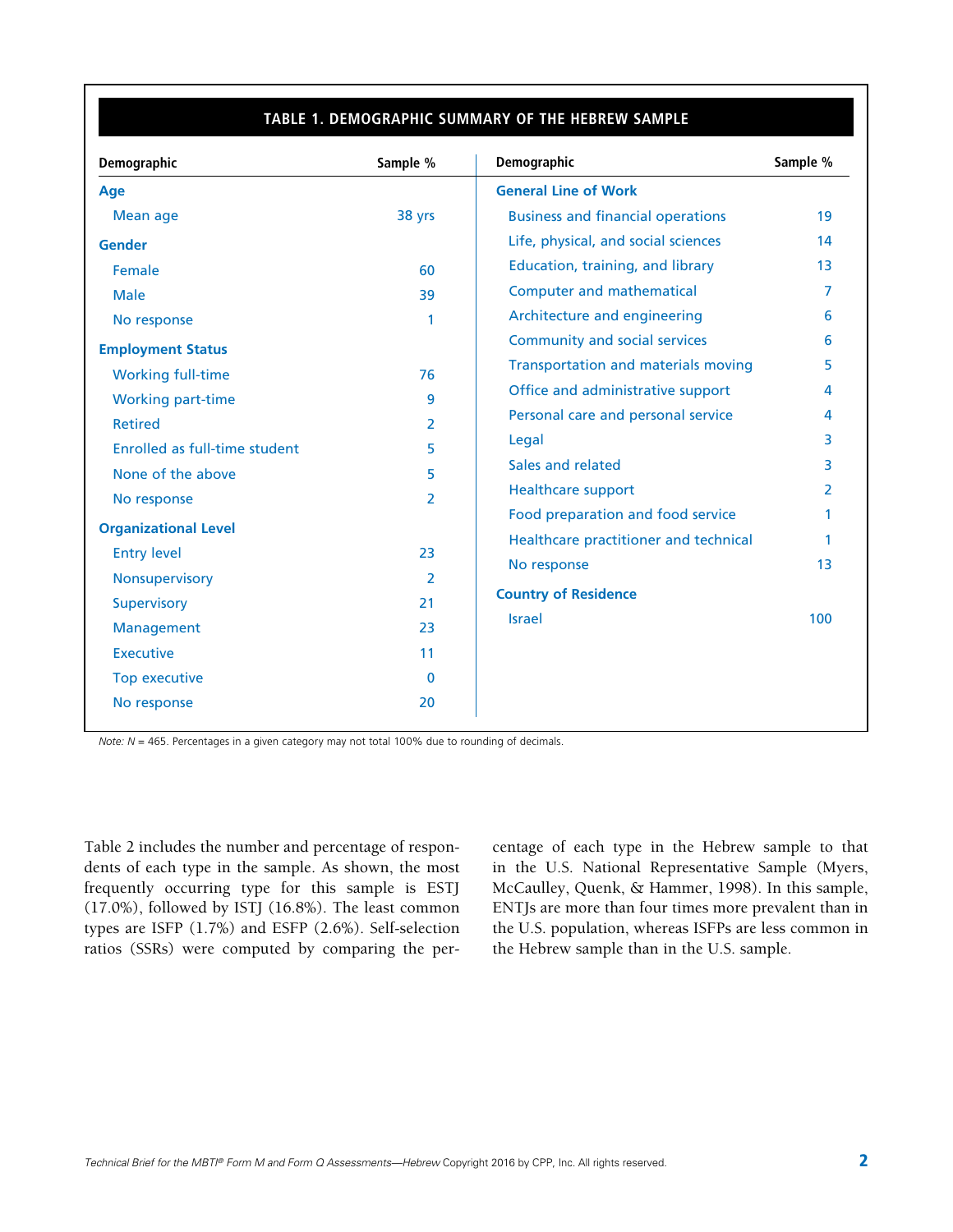

*Note: N* = 465.

Type distributions for women and men in the Hebrew sample are presented in Tables 3 and 4. The tables show that the most common types for both women and men

are ISTJ and ESTJ. The least common types for women are ISFP and ISTP, while for men they are ISFP, ESFP, INFJ, and ENFJ.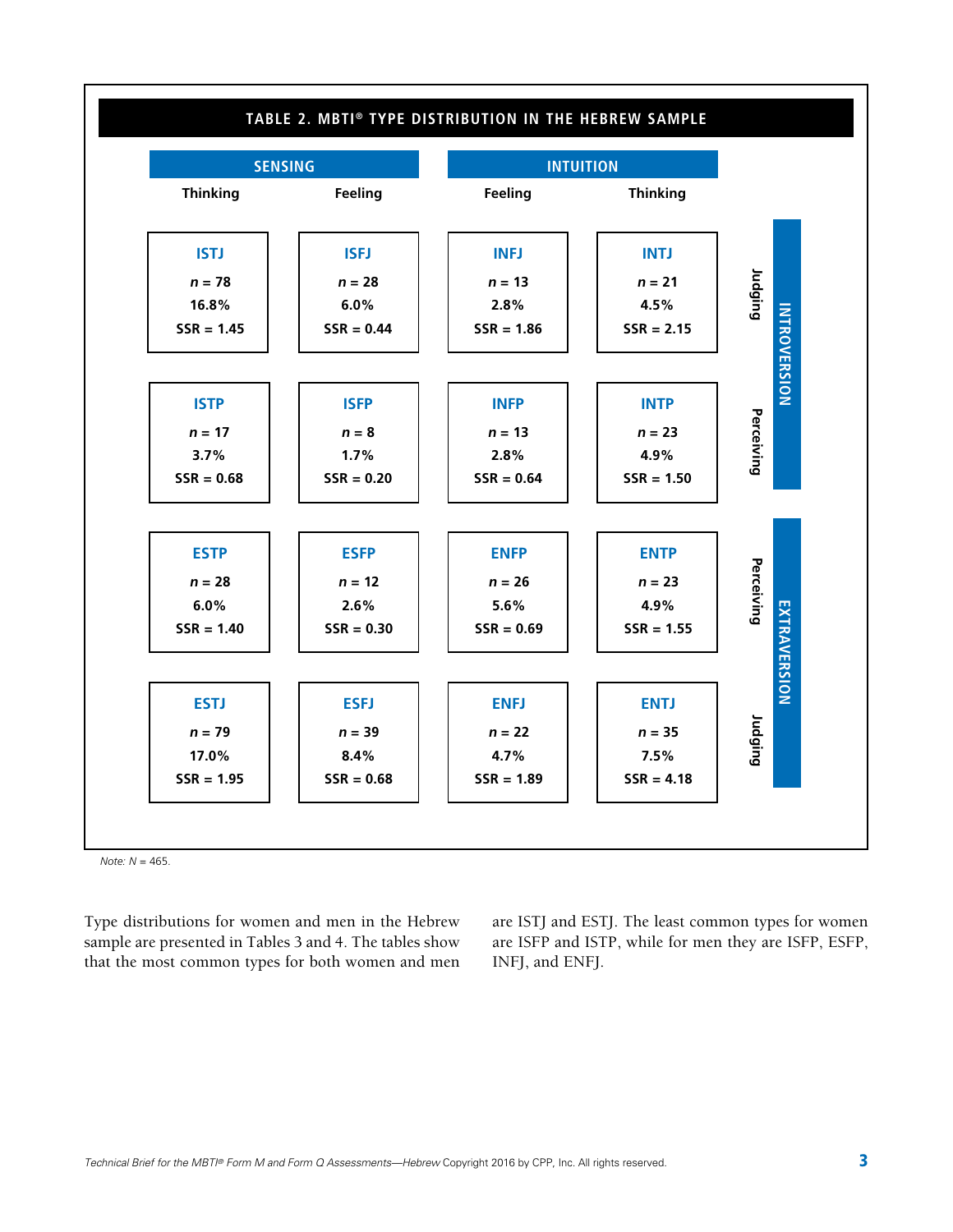

*Note: n* = 277.

Table 5 shows the number and percentage of respondents for each preference in the Hebrew sample as a whole and separately for each gender. Also included for reference are the number and percentage of respondents for each preference in the U.S. National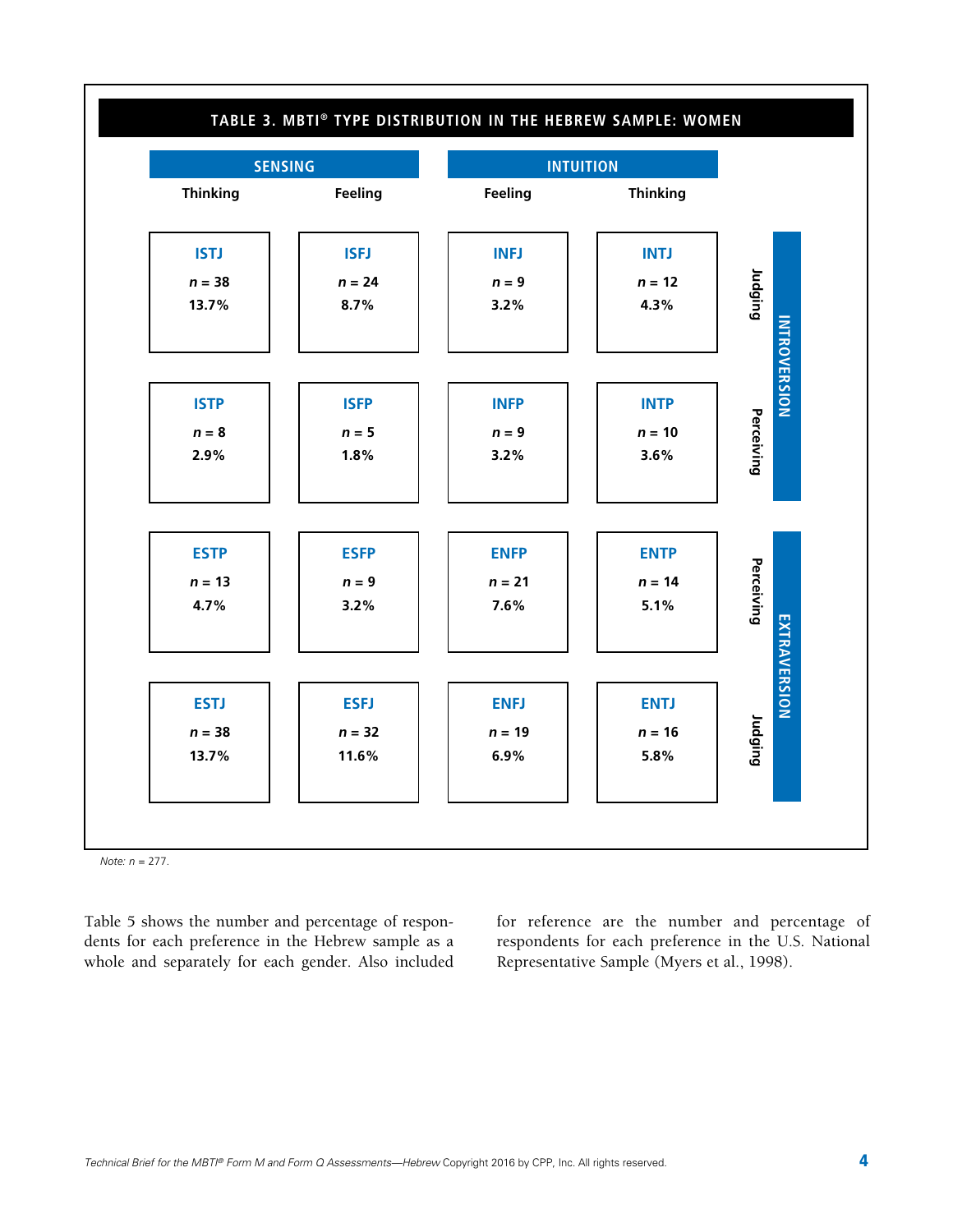

*Note: n* = 183.

# RELIABILITY OF THE FORM M PREFERENCES

The internal consistency reliabilities (Cronbach's alphas) for the Hebrew sample and the U.S. National Representative Sample (NRS) are reported in Table 6. The reliabilities of the four dichotomies are good for the Hebrew sample and are very similar to those reported in the *MBTI*® *Manual* (Myers et al., 1998).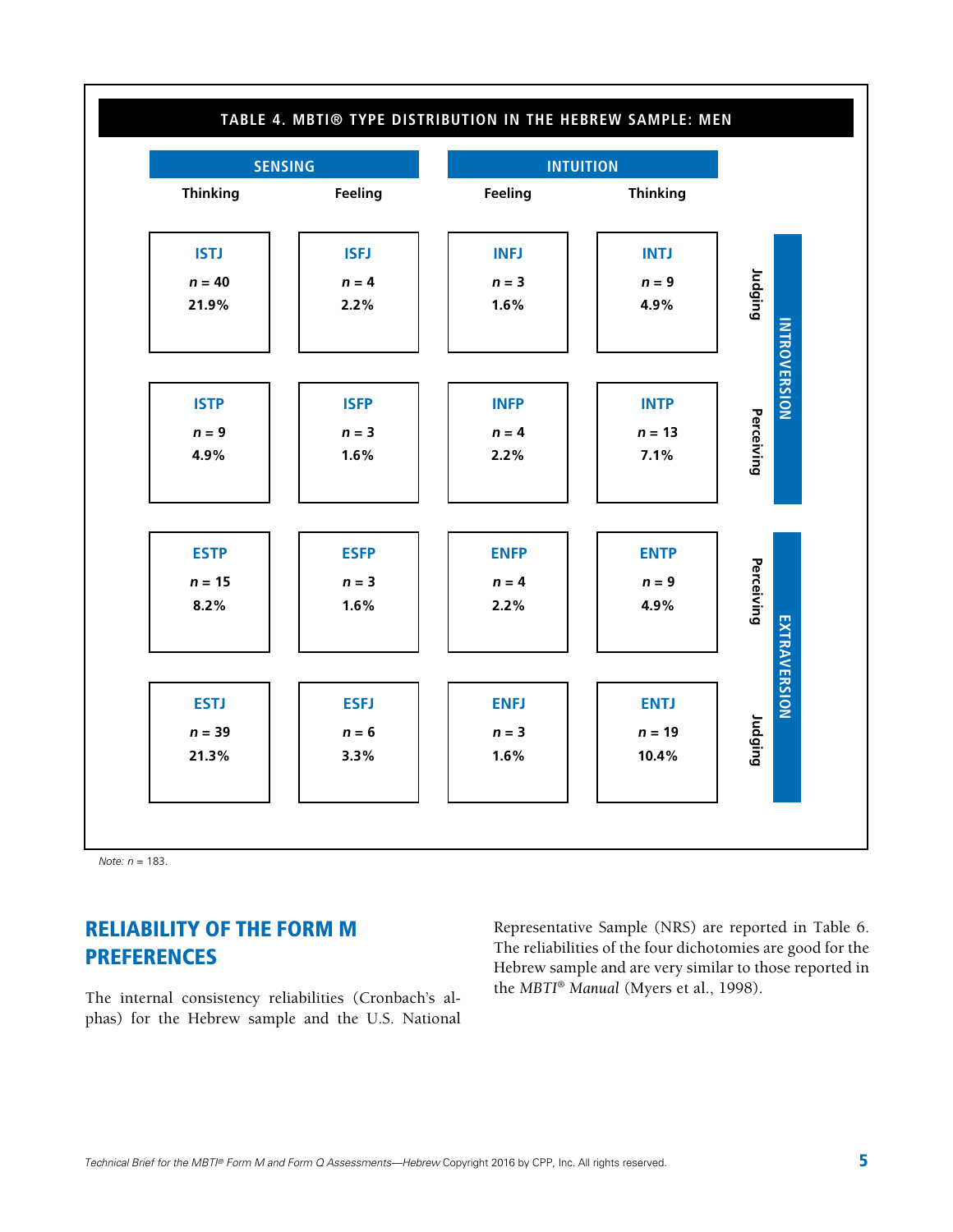| TABLE 5. MBTI® PREFERENCE DISTRIBUTIONS FOR THE HEBREW SAMPLE AND THE<br>U.S. NATIONAL REPRESENTATIVE SAMPLE (NRS) |              |                                     |             |                            |                       |                   |                                          |      |
|--------------------------------------------------------------------------------------------------------------------|--------------|-------------------------------------|-------------|----------------------------|-----------------------|-------------------|------------------------------------------|------|
|                                                                                                                    |              | <b>Hebrew Sample</b><br>$(N = 465)$ |             | U.S. NRS*<br>$(N = 3,009)$ | <b>Hebrew Sample:</b> | Women $(n = 277)$ | <b>Hebrew Sample:</b><br>Men $(n = 183)$ |      |
| <b>Preference</b>                                                                                                  | $\mathsf{n}$ | %                                   | $\mathbf n$ | %                          | $\mathbf n$           | %                 | $\mathbf n$                              | %    |
| Extraversion (E)                                                                                                   | 264          | 56.8                                | 1,483       | 49.3                       | 162                   | 58.5              | 98                                       | 53.6 |
| Introversion (I)                                                                                                   | 201          | 43.2                                | 1,526       | 50.7                       | 115                   | 41.5              | 85                                       | 46.4 |
| Sensing (S)                                                                                                        | 289          | 62.2                                | 2,206       | 73.3                       | 167                   | 60.3              | 119                                      | 65.0 |
| Intuition (N)                                                                                                      | 176          | 37.8                                | 803         | 26.7                       | 110                   | 39.7              | 64                                       | 35.0 |
| Thinking (T)                                                                                                       | 304          | 65.4                                | 1,210       | 40.2                       | 149                   | 53.8              | 153                                      | 83.6 |
| Feeling (F)                                                                                                        | 161          | 34.6                                | 1,799       | 59.8                       | 128                   | 46.2              | 30                                       | 16.4 |
| Judging (J)                                                                                                        | 315          | 67.7                                | 1,629       | 54.1                       | 188                   | 67.9              | 123                                      | 67.2 |
| Perceiving (P)                                                                                                     | 150          | 32.3                                | 1,380       | 45.9                       | 89                    | 32.1              | 60                                       | 32.8 |

\**Source:* Myers, McCaulley, Quenk, & Hammer (1998).

# FACTOR ANALYSIS

Several studies have conducted confirmatory factor analyses of the MBTI assessment to assess the validity of the factors of the MBTI assessment. They have indicated that a four-factor model, such as the one theorized and developed by Myers, is the most appropriate and offers the best fit (Harvey, Murry, & Stamoulis, 1995; Johnson & Saunders, 1990). A principal components exploratory factor analysis with varimax rotation was conducted using the item responses from the Hebrew sample. The results are presented in Table 7. The shaded cells indicate that factor 1 is S–N, factor 2 is E–I, factor 3 is T–F, and factor 4 is J–P. The four-factor structure produced by this analysis shows that the Hebrew MBTI Form M items are measuring their intended constructs, the four dichotomies.

# RELIABILITY OF THE FORM Q **FACETS**

The MBTI Form Q assessment includes the 93 items that make up the MBTI Form M assessment (measuring the four dichotomies, E–I, S–N, T–F, and J–P) plus another 51 items that are used only to measure the Form Q facets. For each of the four dichotomies there are five facets (see Table 8), yielding a total of 20 facets. These facets help describe some of the ways in which each preference can be different for each individual to create a richer and more detailed description of an individual's behavior. The remaining analyses focus on the evaluation of the Form Q facets.

### **TABLE 6. MBTI® DICHOTOMY INTERNAL CONSISTENCY RELIABILITIES FOR THE HEBREW SAMPLE AND THE U.S. NRS**

|                           | <b>Cronbach's Alpha</b> |              |  |  |
|---------------------------|-------------------------|--------------|--|--|
| Dichotomy                 | <b>Hebrew</b><br>Sample | U.S. NRS $*$ |  |  |
| Extraversion-Introversion | .90                     | .91          |  |  |
| Sensing-Intuition         | .89                     | -92          |  |  |
| Thinking-Feeling          | .88                     | .91          |  |  |
| Judging-Perceiving        | .88                     | -92          |  |  |

\**Source:* Myers, McCaulley, Quenk, & Hammer (1998).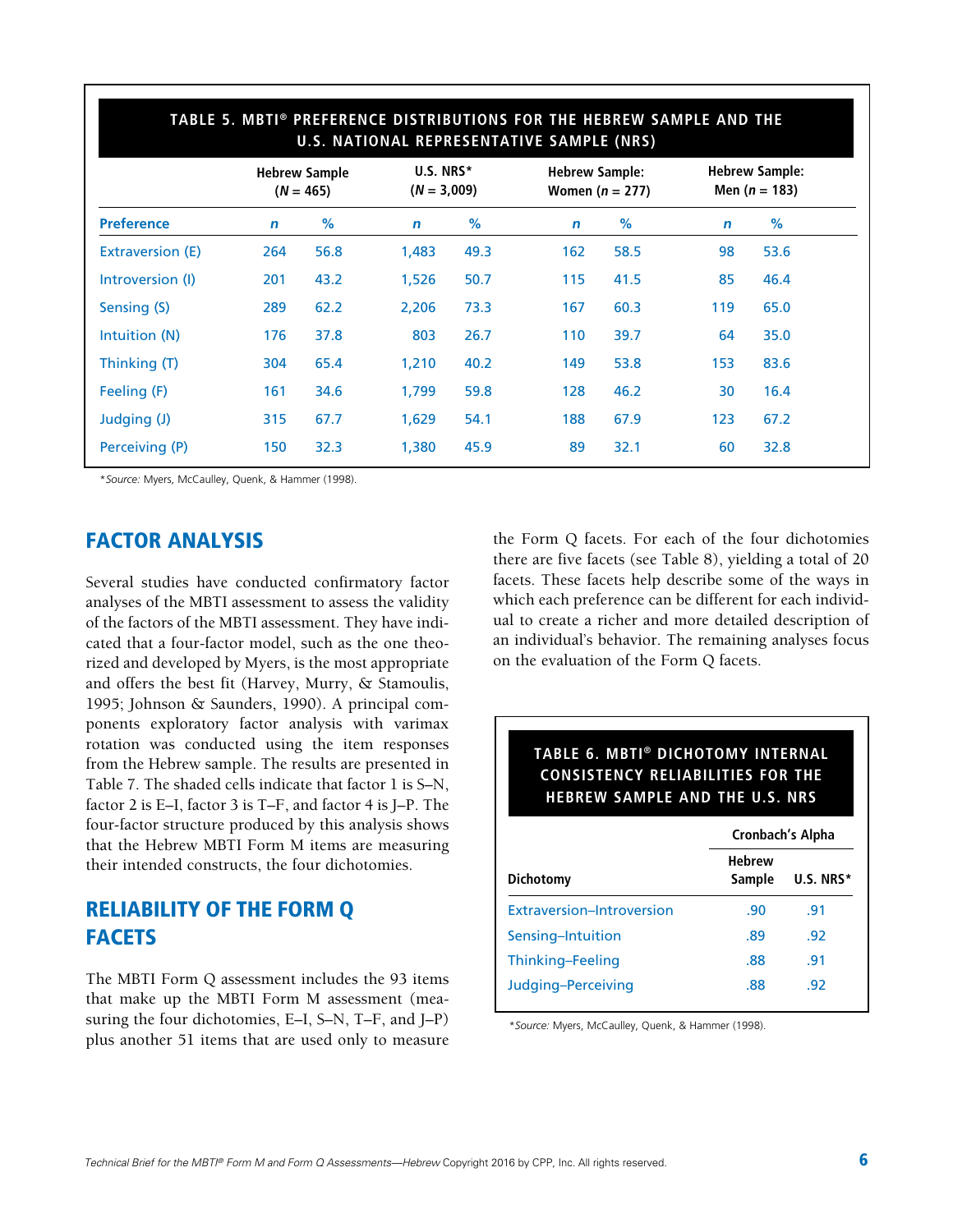| TABLE 7. FACTOR ANALYSIS ROTATED COMPONENT MATRIX<br>FOR THE HEBREW SAMPLE |                     |                     |                     |                     |                 |                     |                     |                     |                     |
|----------------------------------------------------------------------------|---------------------|---------------------|---------------------|---------------------|-----------------|---------------------|---------------------|---------------------|---------------------|
| <b>Item</b><br>Code                                                        | Factor 1<br>$(S-N)$ | Factor 2<br>$(E-I)$ | Factor 3<br>$(T-F)$ | Factor 4<br>$(J-P)$ | Item<br>Code    | Factor 1<br>$(S-N)$ | Factor 2<br>$(E-I)$ | Factor 3<br>$(T-F)$ | Factor 4<br>$(J-P)$ |
| EI1                                                                        | $-.05$              | .54                 | $-.05$              | $-.07$              | <b>SN16</b>     | .46                 | $-.17$              | .16                 | .14                 |
| EI <sub>2</sub>                                                            | .00                 | .59                 | .01                 | .07                 | <b>SN17</b>     | .42                 | .01                 | .23                 | .04                 |
| E <sub>13</sub>                                                            | $-.07$              | .43                 | $-.05$              | .05                 | <b>SN18</b>     | .46                 | .02                 | .12                 | .07                 |
| E <sub>14</sub>                                                            | .07                 | .65                 | .03                 | .10                 | <b>SN19</b>     | .51                 | $-.02$              | $-.07$              | .13                 |
| EI5                                                                        | $-.03$              | .57                 | .05                 | .08                 | <b>SN20</b>     | .64                 | $-.07$              | .13                 | .20                 |
| EI6                                                                        | $-.05$              | .65                 | .06                 | $-.02$              | <b>SN21</b>     | .58                 | .05                 | .14                 | .08                 |
| EI7                                                                        | $-.08$              | .59                 | $-.03$              | .04                 | <b>SN22</b>     | .41                 | $-.17$              | .05                 | .19                 |
| EI8                                                                        | $-.11$              | .65                 | $-.02$              | $-.07$              | <b>SN23</b>     | .40                 | $-.19$              | $-.11$              | .04                 |
| E <sub>19</sub>                                                            | $-.17$              | .47                 | $-.18$              | .06                 | <b>SN24</b>     | .62                 | $-.15$              | $-.12$              | .17                 |
| <b>EI10</b>                                                                | $-.06$              | .42                 | .04                 | $-.06$              | <b>SN25</b>     | .54                 | .04                 | .12                 | $-.01$              |
| EI11                                                                       | $-.14$              | .61                 | $-.05$              | $-.01$              | <b>SN26</b>     | .22                 | .06                 | $-.26$              | .15                 |
| EI12                                                                       | $-.07$              | .60                 | .04                 | .00.                | TF <sub>1</sub> | .06                 | $-.17$              | .43                 | .13                 |
| <b>EI13</b>                                                                | $-.10$              | .45                 | $-.14$              | .00.                | TF <sub>2</sub> | .17                 | .00                 | .55                 | .10                 |
| EI14                                                                       | .00                 | .53                 | $-.01$              | .01                 | TF3             | .14                 | $-.12$              | .65                 | .10                 |
| <b>EI15</b>                                                                | $-.01$              | .63                 | .04                 | .02                 | TF4             | $-.12$              | .18                 | .52                 | $-.02$              |
| <b>EI16</b>                                                                | .03                 | .47                 | .03                 | .05                 | TF5             | .04                 | $-.01$              | .42                 | .21                 |
| E117                                                                       | $-.05$              | .68                 | $-.02$              | $-.06$              | TF <sub>6</sub> | .16                 | .03                 | .60                 | .01                 |
| <b>EI18</b>                                                                | .12                 | .57                 | $-.14$              | .11                 | TF7             | $-.01$              | $-.02$              | .53                 | .07                 |
| EI19                                                                       | $-.04$              | .62                 | .06                 | $-.02$              | TF8             | .24                 | $-.04$              | .54                 | .06                 |
| <b>EI20</b>                                                                | $-.03$              | .59                 | .04                 | $-.03$              | TF <sub>9</sub> | $-.09$              | .08                 | .47                 | $-.05$              |
| EI21                                                                       | $-.01$              | .71                 | .10                 | .04                 | <b>TF10</b>     | .03                 | .06                 | .34                 | .13                 |
| SN <sub>1</sub>                                                            | .49                 | .04                 | .13                 | .10                 | <b>TF11</b>     | $-.07$              | .02                 | .51                 | $-.11$              |
| SN <sub>2</sub>                                                            | .50                 | $-.03$              | .18                 | .20                 | <b>TF12</b>     | $-.05$              | .06                 | .44                 | .11                 |
| SN <sub>3</sub>                                                            | .56                 | $-.04$              | $-.01$              | .19                 | TF13            | .45                 | $-.22$              | .20                 | .22                 |
| <b>SN4</b>                                                                 | .39                 | $-.01$              | $-.05$              | .12                 | <b>TF14</b>     | .29                 | $-.12$              | .52                 | .11                 |
| SN <sub>5</sub>                                                            | .54                 | $-.07$              | $-.05$              | .25                 | <b>TF15</b>     | .14                 | .02                 | .64                 | .08                 |
| SN <sub>6</sub>                                                            | .41                 | $-.05$              | $-.06$              | .12                 | <b>TF16</b>     | .13                 | $-.13$              | .32                 | $-.09$              |
| SN <sub>7</sub>                                                            | .30                 | $-.05$              | $-.27$              | .18                 | <b>TF17</b>     | .01                 | $-.18$              | .60                 | $-.03$              |
| SN <sub>8</sub>                                                            | .48                 | .09                 | .22                 | .09                 | <b>TF18</b>     | .21                 | $-.08$              | .57                 | .07                 |
| SN <sub>9</sub>                                                            | .67                 | $-.12$              | .05                 | .04                 | <b>TF19</b>     | $-.02$              | $-.02$              | .62                 | $-.02$              |
| <b>SN10</b>                                                                | .29                 | $-.08$              | .02                 | .02                 | <b>TF20</b>     | .12                 | $-.07$              | .57                 | $-.06$              |
| <b>SN11</b>                                                                | .47                 | .13                 | .07                 | .13                 | <b>TF21</b>     | .01                 | .06                 | .60                 | $-.01$              |
| <b>SN12</b>                                                                | .56                 | .07                 | .08                 | .12                 | <b>TF22</b>     | .15                 | .01                 | .45                 | $-.12$              |
| <b>SN13</b>                                                                | .67                 | $-.07$              | .05                 | .06                 | <b>TF23</b>     | $-.01$              | .10                 | .50                 | .08                 |
| <b>SN14</b>                                                                | .60                 | $-.11$              | .18                 | .15                 | <b>TF24</b>     | .05                 | .07                 | .40                 | .01                 |
| <b>SN15</b>                                                                | .49                 | $-.10$              | .01                 | .02                 |                 |                     |                     |                     | (cont'd)            |

*Technical Brief for the MBTI® Form M and Form Q Assessments—Hebrew* Copyright 2016 by CPP, Inc. All rights reserved.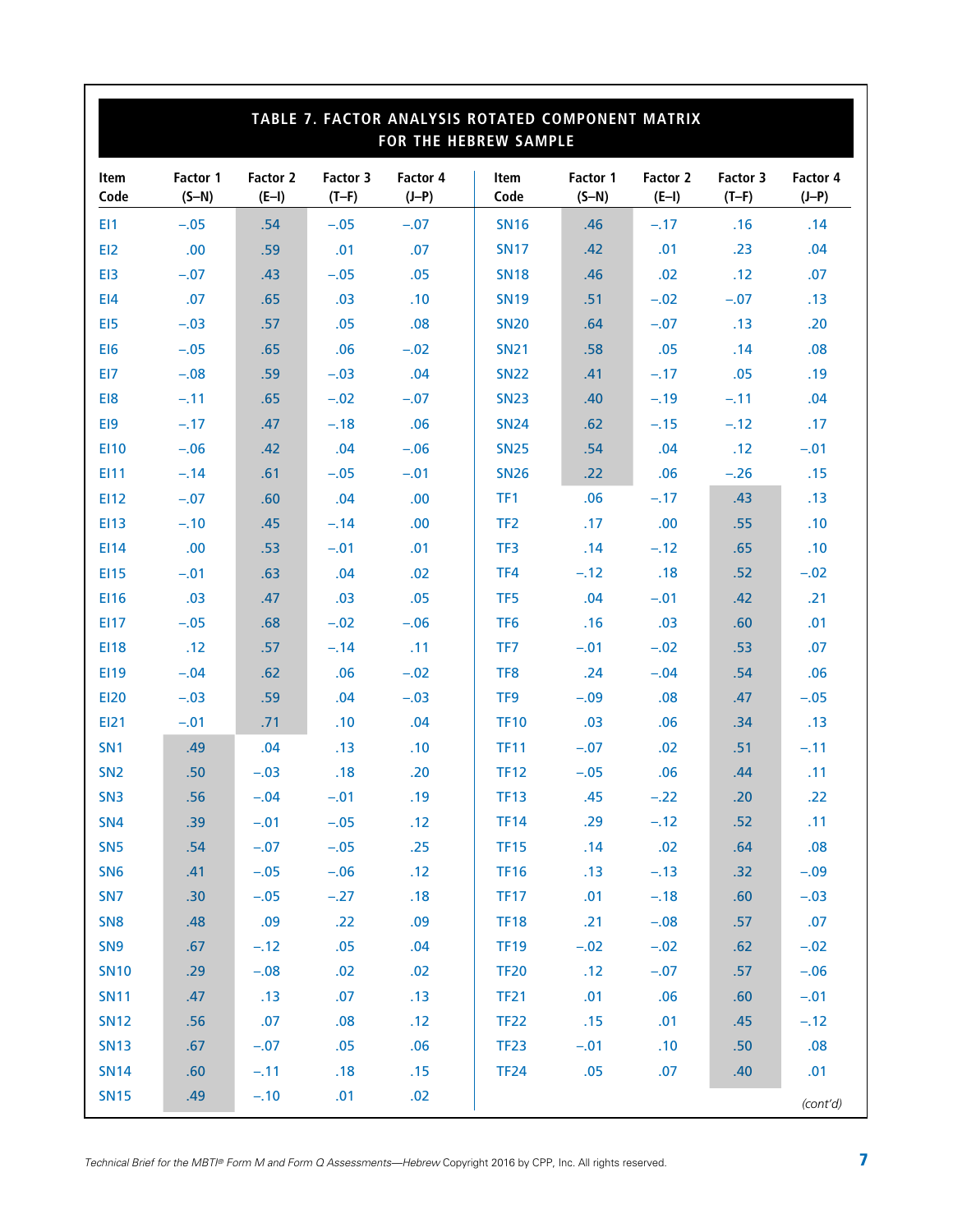| TABLE 7. FACTOR ANALYSIS ROTATED COMPONENT MATRIX<br>FOR THE HEBREW SAMPLE (CONT'D) |                     |                     |                     |                     |                     |                     |                   |                     |                     |
|-------------------------------------------------------------------------------------|---------------------|---------------------|---------------------|---------------------|---------------------|---------------------|-------------------|---------------------|---------------------|
| Item<br>Code                                                                        | Factor 1<br>$(S-N)$ | Factor 2<br>$(E-I)$ | Factor 3<br>$(T-F)$ | Factor 4<br>$(J-P)$ | <b>Item</b><br>Code | Factor 1<br>$(S-N)$ | Factor 2<br>(E-I) | Factor 3<br>$(T-F)$ | Factor 4<br>$(J-P)$ |
| JP1                                                                                 | .13                 | .08                 | $-.03$              | .53                 | <b>JP12</b>         | .11                 | $-.10$            | .27                 | .31                 |
| JP <sub>2</sub>                                                                     | .05                 | .04                 | $-.06$              | .52                 | <b>JP13</b>         | .34                 | $-.06$            | $-.01$              | .53                 |
| JP3                                                                                 | .07                 | .01                 | .06                 | .67                 | <b>JP14</b>         | .27                 | $-.11$            | .13                 | .55                 |
| JP4                                                                                 | .14                 | .14                 | .20                 | .48                 | <b>JP15</b>         | .10                 | .04               | $-.09$              | .54                 |
| JP5                                                                                 | .10                 | .08                 | $-.06$              | .37                 | <b>JP16</b>         | .07                 | .02               | .12                 | .67                 |
| JP <sub>6</sub>                                                                     | .06                 | $-.09$              | $-.05$              | .42                 | <b>JP17</b>         | .07                 | .09               | .00.                | .46                 |
| JP7                                                                                 | .12                 | .03                 | $-.01$              | .54                 | <b>JP18</b>         | .20                 | $-.10$            | .00.                | .65                 |
| JP8                                                                                 | .10                 | .03                 | .03                 | .58                 | <b>JP19</b>         | .03                 | .10               | $-.04$              | .60                 |
| JP9                                                                                 | .17                 | $-.01$              | .10                 | .56                 | <b>JP20</b>         | .13                 | .08               | .10                 | .51                 |
| <b>JP10</b>                                                                         | .24                 | $-.12$              | .17                 | .53                 | <b>JP21</b>         | .03                 | .01               | .03                 | .58                 |
| <b>JP11</b>                                                                         | .09                 | $-.04$              | .21                 | .38                 | <b>JP22</b>         | .14                 | .01               | .04                 | .51                 |

*Note: N* = 465.

Internal consistency reliabilities for each facet are reported in Table 8 for the Hebrew sample and the U.S. National Representative Sample. The Hebrew sample alphas range from .10 (Questioning–Accommodating) to .78 (Expressive–Contained, Realistic–Imaginative, and Logical–Empathetic). The alpha for Questioning– Accommodating is particularly low (.10), which could indicate that this particular facet may not work well in Hebrew populations and should therefore be interpreted with caution. Overall, some of this sample's alphas are slightly lower than those of the U.S. National Representative Sample. This is consistent with the reliabilities that have been found for international samples and translations of the MBTI Form Q (or Step II™ for Europe) assessment (Quenk, Hammer, & Majors, 2004; Schaubhut, 2008; Schaubhut & Thompson, 2010a; Schaubhut & Thompson, 2010b; Schaubhut & Thompson, 2011a; Schaubhut & Thompson, 2011b; Schaubhut & Thompson, 2012; Schaubhut & Thompson, 2013; Schaubhut & Thompson, 2016a; Schaubhut & Thompson, 2016b). Reliabilities for nine other translations can be found in the *MBTI*® *Step II*™ *Manual,* European edition (Quenk et al., 2004).

## **CONCLUSION**

The analyses reported here with an initial Hebrew sample demonstrate that the translation and measurement properties of the assessment are adequate. Therefore, the MBTI Forms M and Q can be widely used with individuals in Israel who read Hebrew. As the MBTI assessment continues to grow, larger and more diverse samples will become available and the measurement properties of the MBTI Forms M and Q will continue to be evaluated.